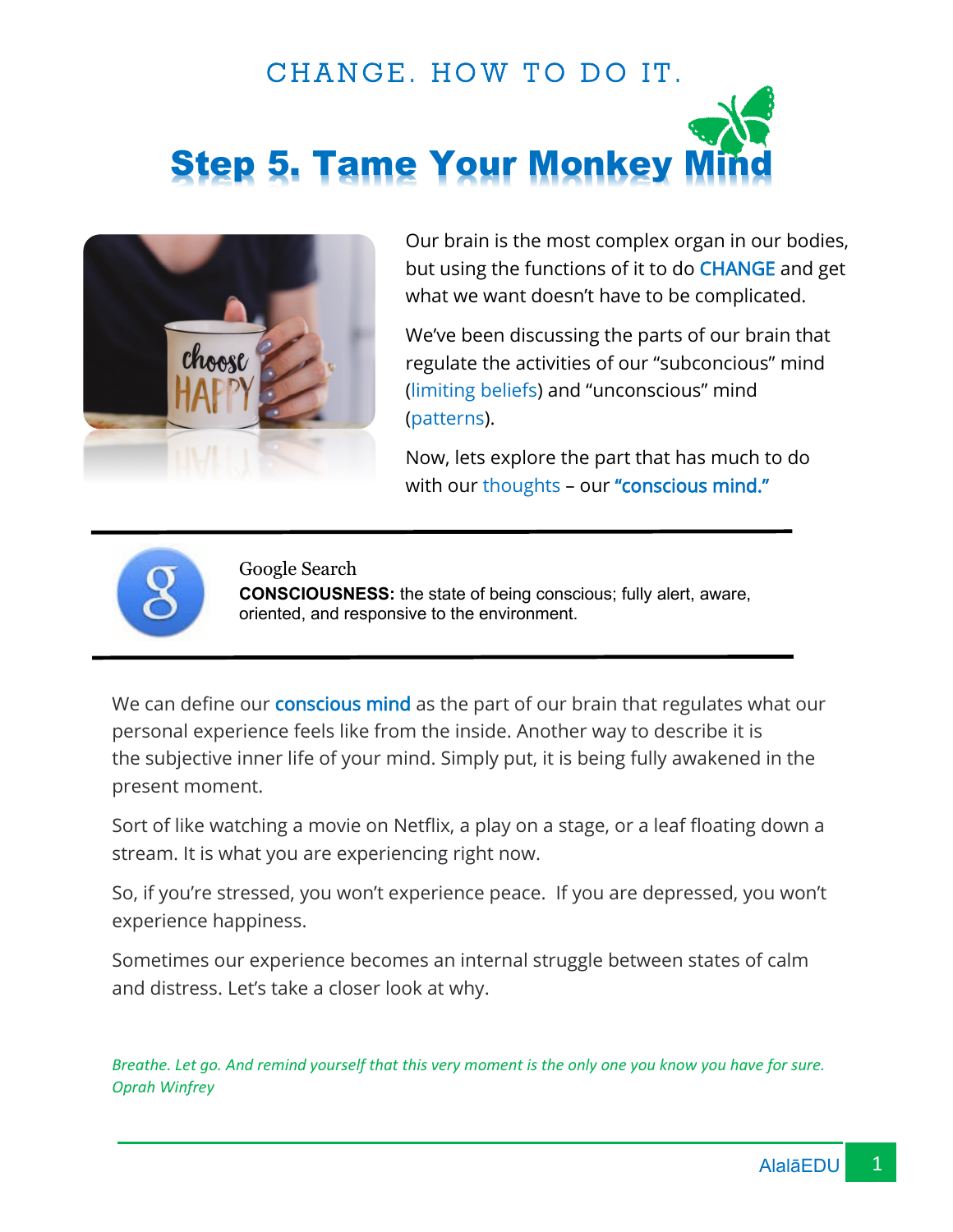## CHANGE. HOW TO DO IT.



The structure of our brain is divided into three layers – the Brain Stem, the Subcortical Region, and the Cortex. The Cortex or primate/human brain is the part that regulates our attention, feelings, desires, complex reasoning, abstract thoughts, imagination, language, and empathy. It's the home of our

#### conscious mind.

The Cortex fills our fundamental "animal" need of connection. So, when we feel disconnected or distracted by our thoughts or feelings; when our **conscious mind** is challenged, we are experiencing the primal responses, our "Monkey Mind."

The concept of our "Monkey Mind" gets its origin from a Buddhist term meaning unsettled, restless, capricious, whimsical, fanciful, inconstant, confused, indecisive, and uncontrollable. Does that sound familiar?

#### Meet SAVOR, the "Monkey Mind"



Our undisciplined "Monkey Mind" jumps and bounces from one thought to another, getting into every effort to be awakened to who we really are and experience what is happening right NOW so we can do CHANGE.

So, I'd like you to meet SAVOR, a tamed "Monkey Mind." SAVOR is going to help us understand how our "Monkey Mind" operates and what we need to do to get back into the flow of

being who we are!

STOP – the moment you notice resistance (not to an event, but in your reaction); be AWARE of what you are thinking, feeling, doing.

ACCEPT – the event as it is; "this is how it is;" the reality, not the LIMITING BELIEF, but the evidence, the facts.

VISUALIZE – take deep breaths; allow oxygen to flow to your brain; see yourself in your SACREDNESS, saying NO to the perceived threat or problem.